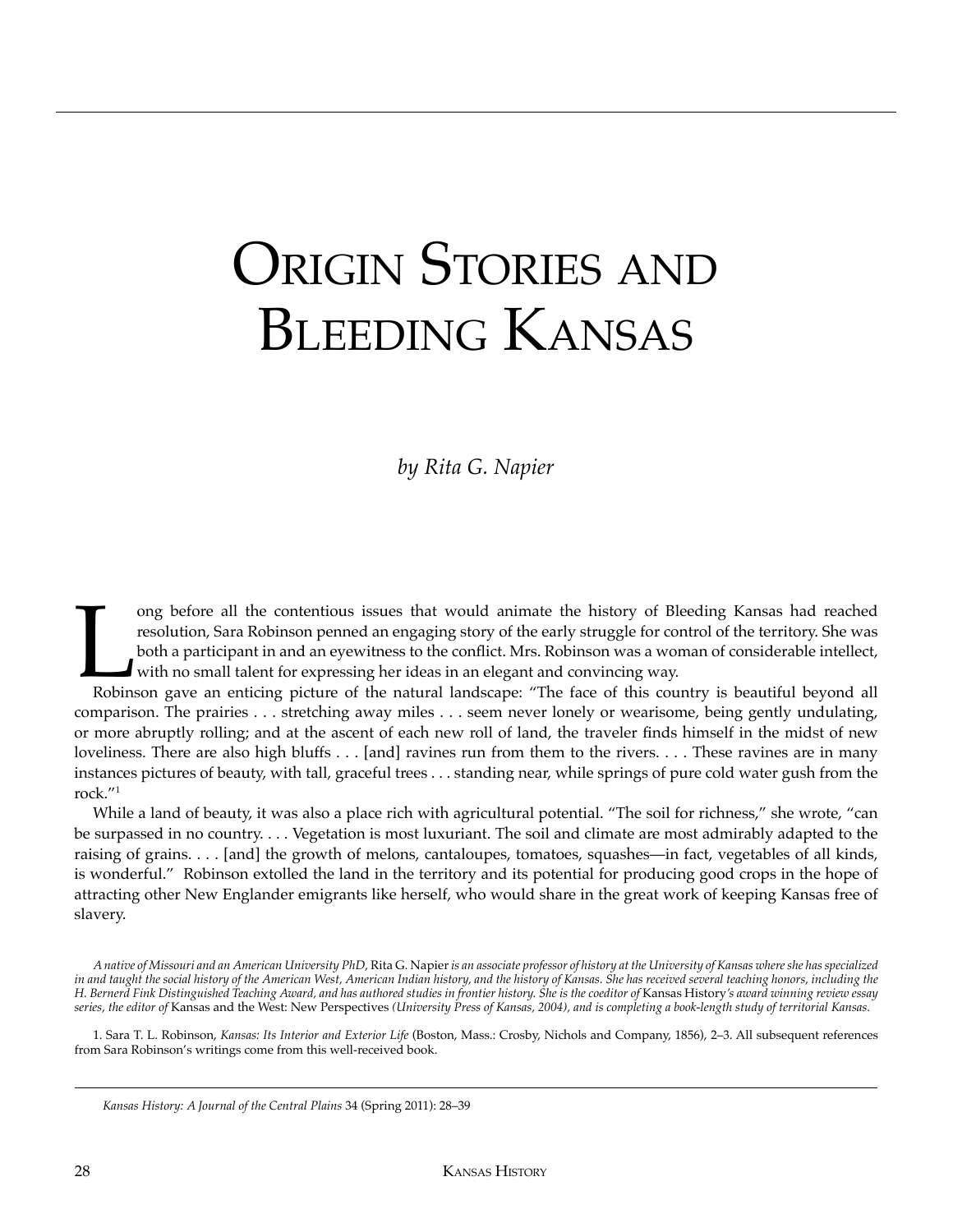

*The little city of Lawrence was "sacked" in May 1856, but, as depicted above in a painting by Lauretta Louise Fox, it was nearly destroyed by the infamous William C. Quantrill and his Confederate raiders on August 21, 1863. Both of these events have attracted much historical attention—in contrast is the September 1, 1856, "sack" of Leavenworth's free-state businesses and homes, which has received very little.*

In addition, Robinson described the climate as "exceedingly lovely. With a clear, dry, atmosphere, and gentle, healthgiving breezes, it cannot be otherwise. . . . The summers are long, and winters short." She did admit to some of the less tempting qualities of the weather. "But the changes of weather," she wrote, "come suddenly. One may be dreaming all the morning, influenced by the pleasant temperature around him, of the fair Italian land; and, ere the sun finds its setting, may fancy himself nearing the [north] pole. Yet in all these changes no one takes cold." Obviously this was a country to which people should delight to move.

This was a land, as Robinson saw it, "where all nature sang a continual song for freedom," where "the clanking of chains was never [intended] to create a discord in that natural harmony," and where the Missouri Compromise had been created to forever prevent slavery's introduction. Liberty was threatened here in 1854, however, when Missourians and other Southerners combined to remove that protection. Now Kansas would be "cursed with the blackest of all villainies, the bitterest of all evils human slavery." Now the "clanking chains" would replace the territory's natural harmony with discord.

And who would live in this beautiful but imperiled land? Robinson characterized those who wished to make Kansas a slave state in extremely derogatory terms. Missourians were rough, brutal-looking men. They threatened the local settlers around Lawrence, simply walking into their homes and taking food without asking. They were, in fact, "whiskey-drinking degraded foulmouthed marauders," who brought slavery into Kansas and would determine its future unless "freedom-loving New Englanders" rescued the territory.2

<sup>2.</sup> Robinson, *Kansas: Its Interior and Exterior Life*, 4, 6, 19–20.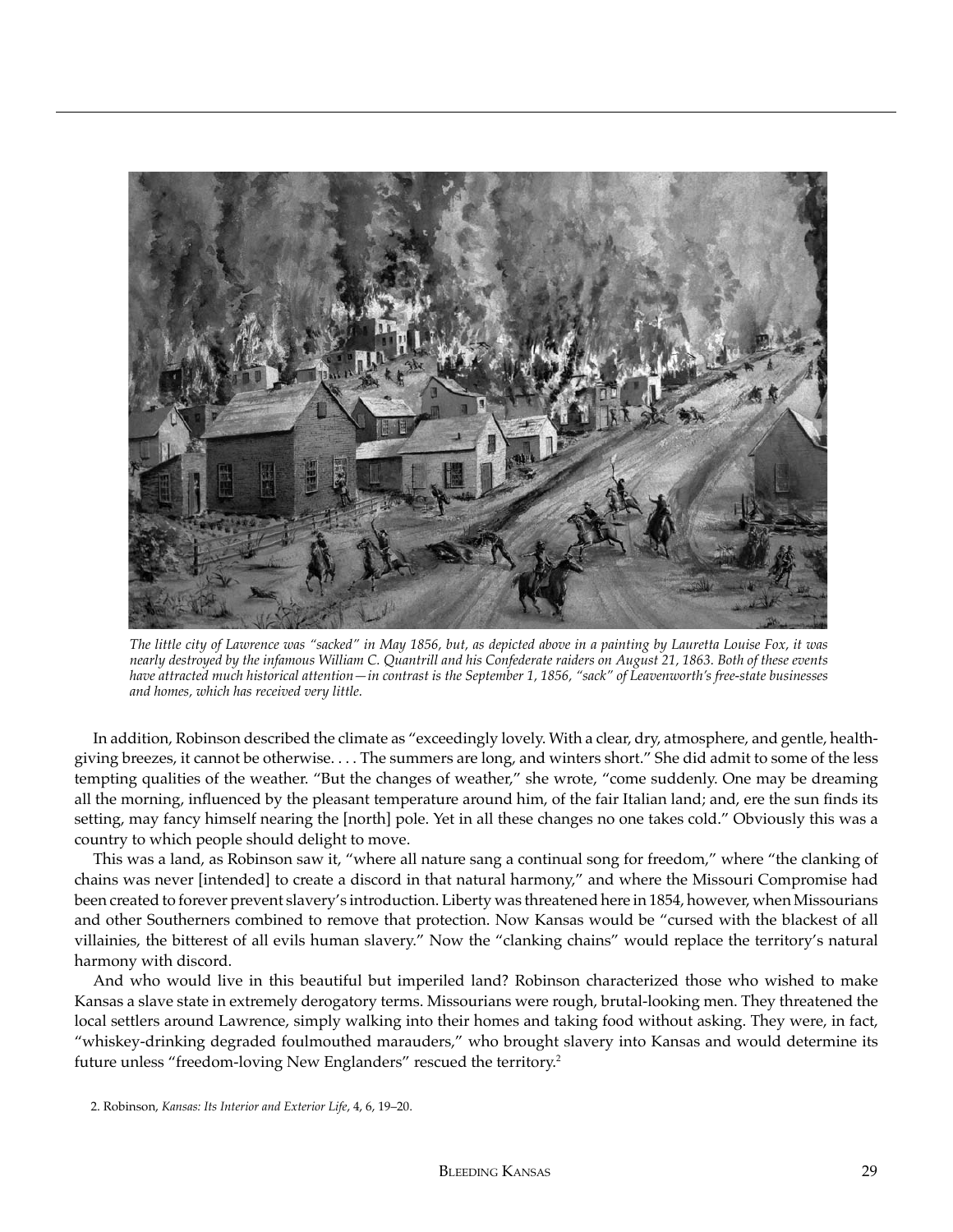Origin stories define the values of a society, though they do not necessarily provide accurate history.

Forty-four years later Sara's husband, Charles Robinson—arguably the most important leader of the antislavery cause in Lawrence, a major force in the politics of the territory—published his account of the territorial struggle, *The Kansas Conflict*. The work was not, he admitted, an impartial history: "I make no pretense that this book, while it gives the conflict in Kansas from my point of view, is a complete history of that struggle."3 The book was broader in scope than Sara's, however, and it added more evidence to her narrative of the events of Bleeding Kansas: that slavery was the main cause of the conflict, New Englanders stood out as the leading warriors for freedom, and the village of Lawrence was the headquarters of the movement. Charles also demonstrated that antislavery leaders attempted to win control in a non-violent manner. They patiently endured attacks by proslavery partisans, according to Robinson, in order to hold the moral high ground. Even when proslavery leaders and their supporters used force to control the polls in crucial territorial elections and voted illegally, thus giving their side control over the legislature that would write the first laws for the territory, New Englanders maintained the peace. Only after the sack of Lawrence on May 21, 1856, did free-state forces take up arms.4

Together the Robinsons created an engaging and effective origin story for Kansas. Origin stories define the values of a society, though they do not necessarily provide accurate history. In the Robinsons' story the state was born in a struggle between slavery and freedom. The Missourians degraded Kansas by introducing human slavery there. New Englanders such as the Robinsons were the champions who saved Kansas for freedom. Though the story was intended in part to inspire prospective settlers who were willing to fight against slavery in Kansas, it also conveyed again and again the key values that New Englanders planted in Kansas, the ones to which each succeeding generation might aspire. In Kansas "all nature sang a continual song for freedom." Kansans should maintain that freedom, just as the state's pioneers once struggled against great odds to prevent the planting of slavery. The job of each new generation, the story suggests, is to nourish and grow that freedom.

Historians have long used the Robinsons' books as primary sources for the history of Bleeding Kansas. Although some opposition arose to their insistence that Lawrence was the seat of the free-state movement and that New Englanders were the key actors whose values guided the movement, the Robinsons' interpretation has had a persistent impact. According to Gunja SenGupta, the historian Allan Nevins wrote in 1954 that "the essentially moral struggle between the 'idea of freedom' and the 'idea of slavery' that bloodied the valleys of the Kaw and the Missouri in the 1850s culminated in the triumph of the 'great cause of human advancement.'" For Nevins, SenGupta explained, "it was this momentous sectional contest over liberty . . . that shaped the peculiar character and destiny of Kansas." In Nevins's estimation, one

<sup>3.</sup> Charles Robinson, *The Kansas Conflict* (Lawrence, Kans.: Journal Publishing Company, 1898), iv.

<sup>4.</sup> Robinson, *The Kansas Conflict*, 231–64; Robinson, *Kansas: Its Interior and Exterior Life*, 229–48.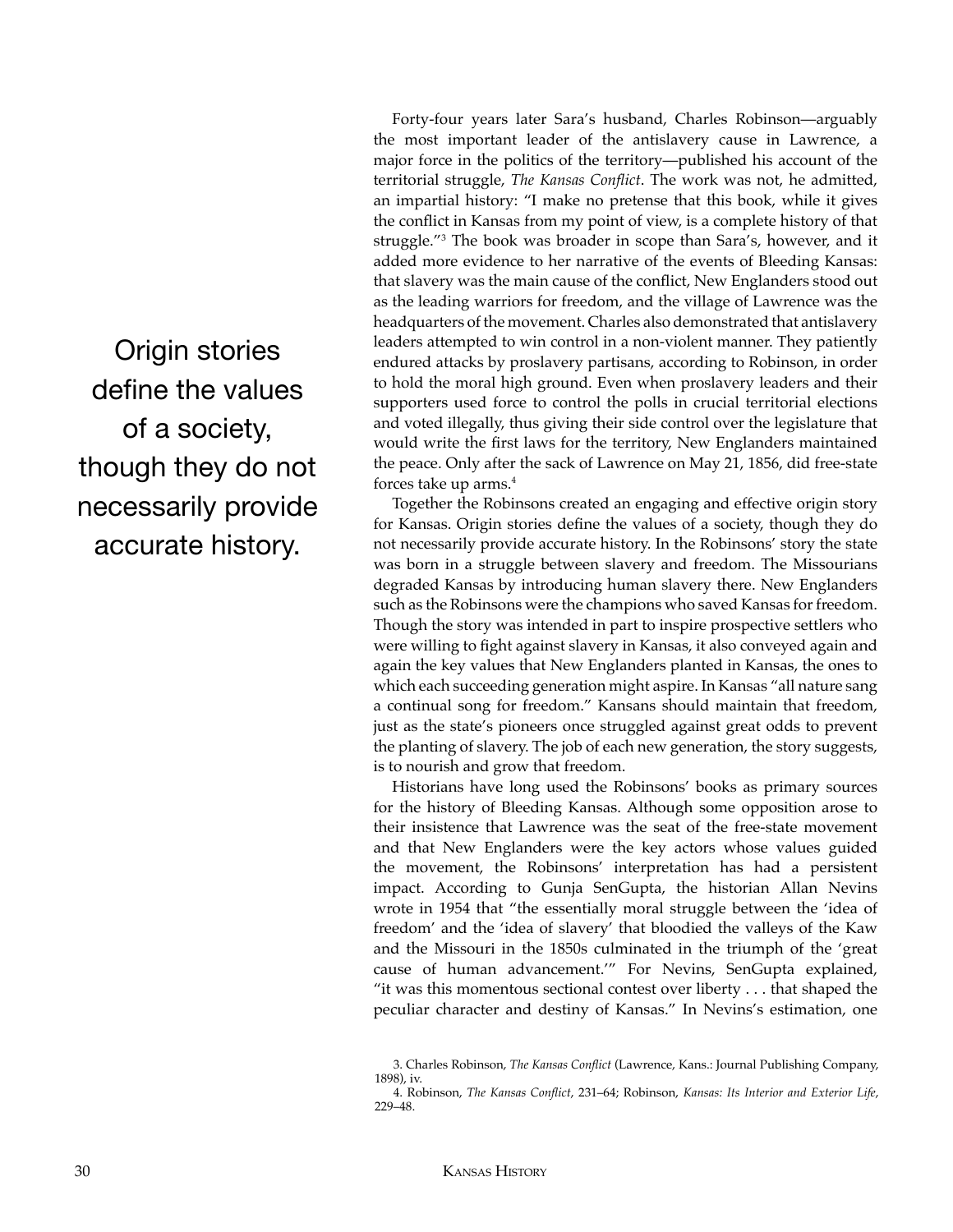hundred years after Bleeding Kansas, it was New England that gave the state its fierce attachment to freedom.5 A limited survey of more recent books on Bleeding Kansas and books on the Civil War indicates that the old story persists, although there have been intriguing attempts to bring new perspectives to research on and interpretation of the conflict.

One way to explore the work that remains to be done and the question of how we might construct a new narrative is to examine underutilized documents that cast doubt on our long-held assumptions about Bleeding Kansas. The source that seems filled with the greatest possibilities is *Kansas Claims*. While it might be whimsical to imagine finding new evidence in a set of documents 151 years old, I did find stories in *Kansas Claims* that may offer us new ways of thinking about Bleeding Kansas and change the landscape of the history of the period.<sup>6</sup>

In the early 1970s, when I was searching for new material for a study on the origins and development of Leavenworth as a frontier community, I discovered a three-volume set of documents called *Kansas Claims*. They were produced in an attempt by the Kansas legislature to get the United States government to pay for the damages done in the Kansas civil war in 1856. Many of these documents pertain to what can only be described as a sack of Leavenworth's free-state businesses and homes, during which well-orchestrated groups took nearly every piece of merchandise from their stores and destroyed what they did not steal or consume.

These claims, with their many detailed accounts, call into question the inference long made by historians:

that Leavenworth, along with being the most prominent proslavery city in Kansas, was essentially of one mind on the issue. A recent history of Kansas, for example, still describes the town as a proslavery bastion.7 The *Kansas Claims* suggests, however, that Leavenworth should either be seen as a city amicably accepting of free-state settlers or as a contested city. The claims describe in minute detail a large number of free-state business men, members of their families, and some of their employees who were attacked because of their antislavery beliefs, who watched as their properties were plundered, and who were driven out of town and told never to return.

In case after case plaintiffs and witnesses recorded a substantial number of prosperous free-state men and their families living in Leavenworth in

6. The evidence for the claims cases is taken from U.S. Congress, House Report 104, *Kansas Claims*, 36th Cong., 2nd Sess., 3 vols. (1860).

7. Craig Miner, *Kansas: The History of the Sunflower State: 1854–2000* (Lawrence: University Press of Kansas, 2002), 48, 56.



*Kansas Territory, Bleeding Kansas, was scarred by violence, but it was also characterized by a plethora of elections, conventions, and mass meetings, which featured speeches in abundance. To promote the principles espoused by the newly formed Free State Party and the move for a constitutional convention, a series of meetings, advertised in this broadside, were held in September and October 1855, featuring Charles Robinson, arguably the most important leader of the antislavery cause in Lawrence and a major force in the politics of the territory. Along with his wife Sara, Robinson helped craft what became the standard free-state narrative.*

<sup>5.</sup> Gunja SenGupta, "Bleeding Kansas: A Review Essay," *Kansas History: A Journal of the Central Plains* 24 (Winter 2001–2002): 318; see also Allan Nevins, *Kansas and the Stream of American Destiny: A Lecture Delivered at the Kansas Centennial Conference at the University [of Kansas] on April 30, 1954* (Lawrence: University of Kansas Press, 1954), and his classic work on the era, Nevins, *The Ordeal of Union*, 8 vols. (New York: Scribner, 1947).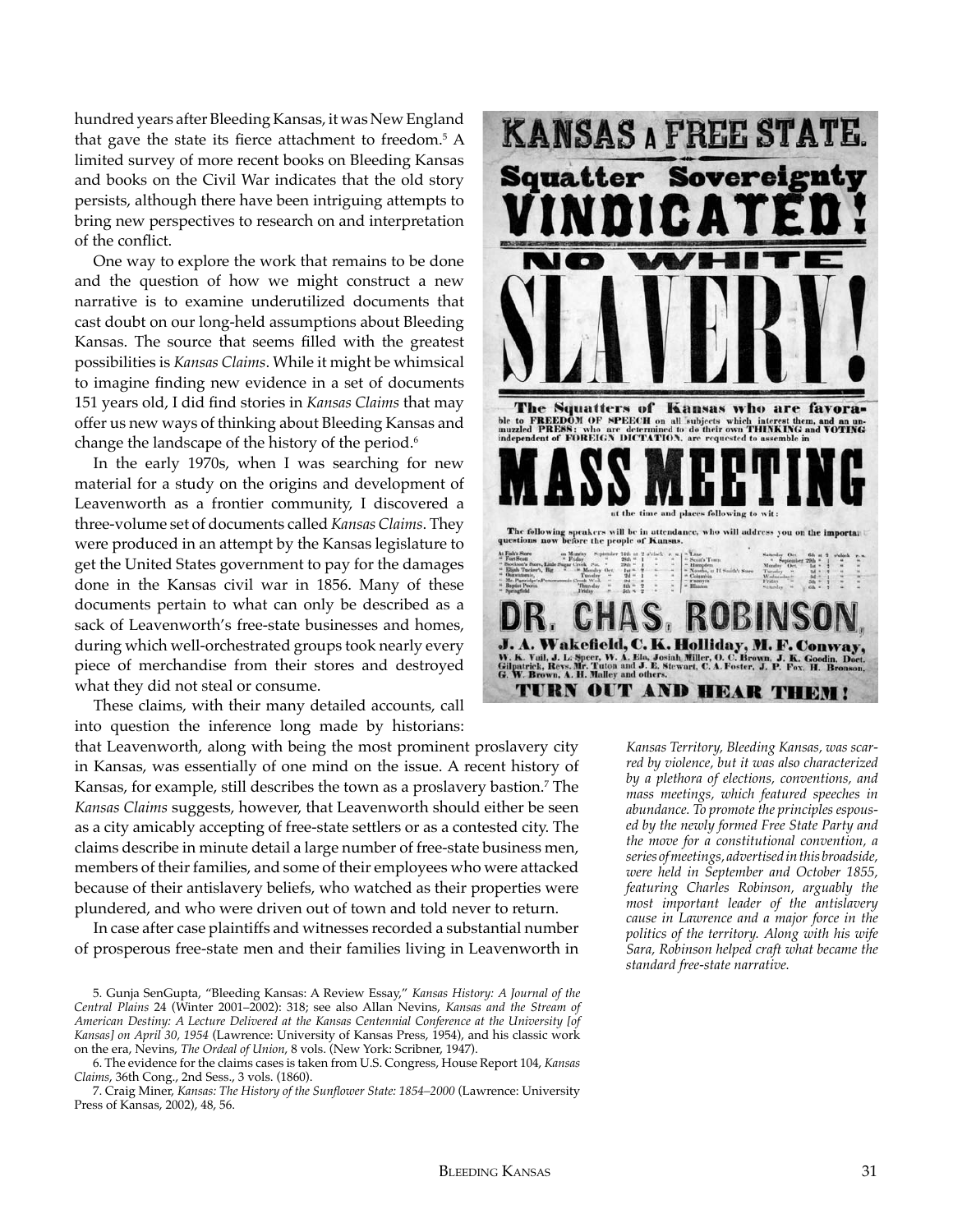1856. They often described the buildings the freestaters put up as stores or boarding houses and the large sums they invested in stocking them, creating a detailed picture of western businessmen who started businesses, built up cash reserves, then moved to the next frontier to invest in better enterprises, at each step increasing their "opportunities." Witnesses corroborate their stories. Though one must check the facts carefully, as with any primary source, these documents create a strong picture of a freestate business community in a proslavery city. If that were not startling enough, plaintiffs and witnesses then graphically describe the sack of the city on September 1, 1856.

The *Kansas Claims* have rarely been used by historians and in neither of the two cases where I have found them cited were they used to develop a study of Bleeding Kansas.<sup>8</sup> The existence of a major unstudied but potentially very important episode in Bleeding Kansas and a rarely used set of documents that provides us with a map of the experiences of freestate supporters in Leavenworth certainly changes our understanding of where the focus of conflict was located, of who other free-state leaders were, and of what their major concerns were. It is a much more complex picture than we have yet imagined. It also indicates that the stories told by Sara and Charles Robinson reflect only a small part of what happened in Bleeding Kansas. It was most certainly a much more complicated story than has yet been written.

In Kansas Claims Thomas Slocum, former Leavenworth mayor,<br>estimated that one-third of the permanent population of the town was<br>driven away on the day it was sacked. Benjamin Luce, the owner of a<br>hardware store, described t n *Kansas Claims* Thomas Slocum, former Leavenworth mayor, estimated that one-third of the permanent population of the town was driven away on the day it was sacked. Benjamin Luce, the owner of a hardware store, described the state of affairs in more detail: "Parties people to turn out and join in their ranks, accompanied with threats that all who refused to do so should be driven away . . . during that day a great many of the inhabitants were driven from the city, and some were put on board steamboats and forced to leave—men, women and children."9

Jacob Strobel was one of those expelled. He moved to Leavenworth from Ohio in 1855 and opened a wholesale grocery and provision business on the steamboat levee. Like other grocers, he carried a substantial stock of alcoholic beverages in addition to flour, pork, butter, eggs, and much more. He also had other items such as sundries and perhaps some men's clothing for sale. August Kessler testified that "about the fifth or sixth of September Mr. Strobel had to leave for fear of his life." Another witness, Frederick Knopf, agreed. He believed Strobel fled because "he was afraid of being killed." At one point, Strobel took refuge at the nearby fort for a few weeks. Upon his return, in early October, "armed men came to my store and asked me where I was from," Strobel testified. "I answered, from Ohio; and then they said I was a damned abolitionist, and fired at me.

The stories told by Sara and Charles Robinson reflect only a small part of what happened in Bleeding Kansas. It was most certainly a much more complicated story.

<sup>8.</sup> James Malin, *John Brown and the Legend of Fifty-Six* (Philadelphia, Penn.: American Philosophical Society, 1942); and Dale Watts, "How Bloody was Bleeding Kansas? Political Killings in Kansas Territory 1854–1861," *Kansas History: A Journal of the Central Plains* 18 (Summer 1995): 116–29.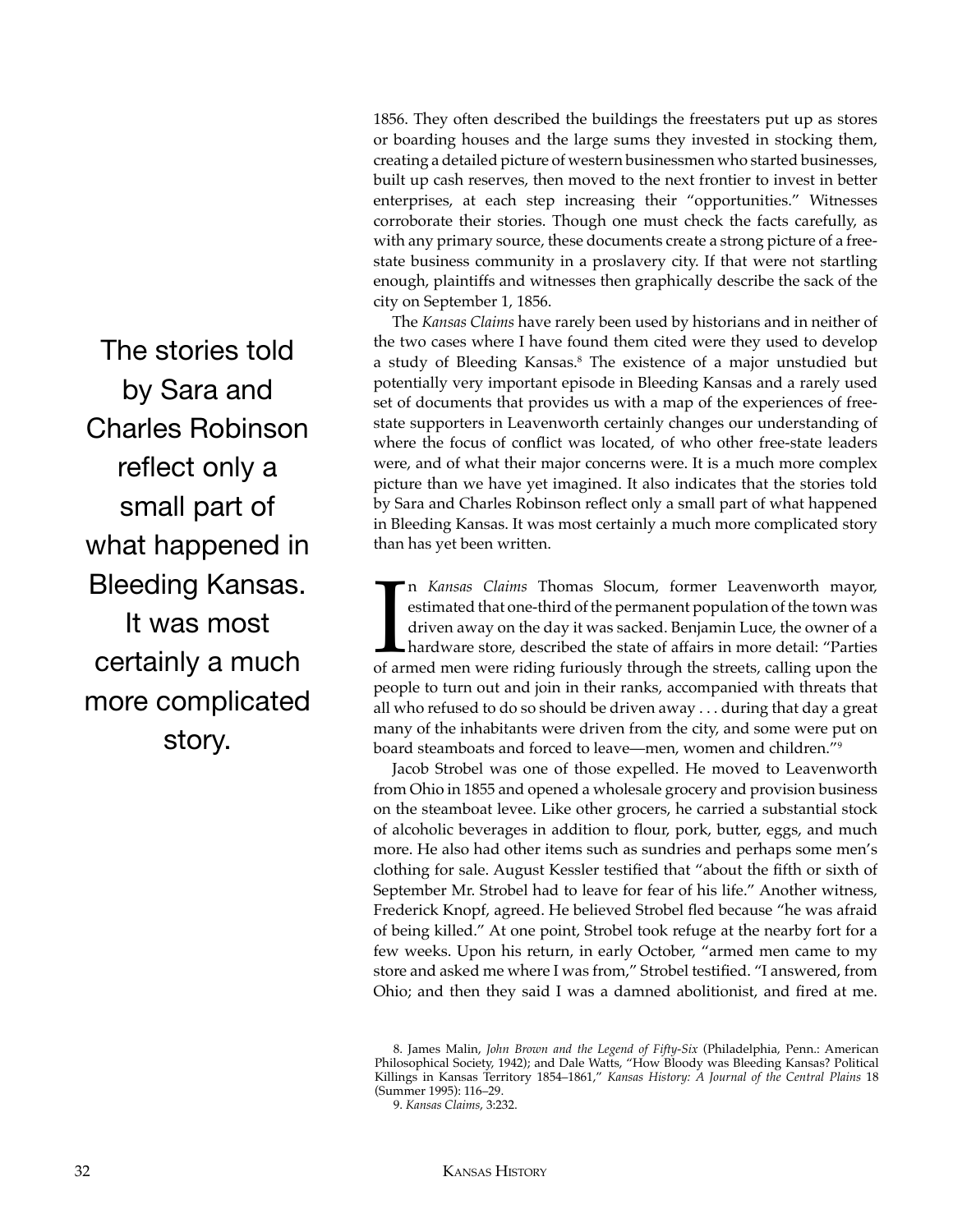The bullet passed me and went through my coat." He and his wife then shut themselves in the cellar. He could hear the threats from outside the door to burn the house down or to hang him in the evening. Finally the attackers left, and Strobel's wife got him "some soldier clothes" and some soldier friends walked back with him to the fort. Strobel and his family survived, but their losses were heavy. The claims commissioners awarded him \$2,300 but the claim was never paid.<sup>10</sup>

Jacob Strobel's ordeal and others like it recorded in *Kansas Claims* and various national newspapers can be used as an introduction to the sack of Leavenworth on September 1, 1856. A careful examination of the evidence gathered by the claims commission three years after the violent incident and written up in the newspaper accounts of four prominent victims published only seven to nine days after the attack should expand our understanding of the little-known sack of Leavenworth and of violence in Kansas Territory more generally. These victims—men of both higher and lesser social status who settled in Leavenworth in 1854 and 1855 and set about establishing businesses and professional practices—wrote of their experiences for the *St. Louis* (Missouri) *Democrat*, which was reprinted by the *New York Tribune*. Their expulsion by proslavery forces at the height of the conflict, part of a larger attempt to eliminate all free-state people from the city, was still fresh in their memories, and the editor believed that their statements would help "establish the truth in regard to the wretched condition of things in the territory and especially in Leavenworth City."<sup>11</sup> The pervasive sense of fear during those days in Leavenworth was merited. A man and his family could lose their entire investment in the business they had set up in the frontier city. Since in some cases owners had their entire savings tied up in a Leavenworth business, the prospect of losing everything was terrifying. Beatings also were not uncommon, the threat of hanging seemed real, and a few men were killed in the city.

The writers, though targeted as free-state supporters, were neither abolitionists nor New Englanders. All of them avoided overt involvement in the slavery controversy, but they nevertheless opposed slavery, were committed to the free-state movement, and preferred a non-violent approach to the issues. They had moved to Kansas to become urban pioneers and to establish flourishing businesses or professions or to work as skilled labor. Their main focus was the development of Leavenworth's business community.12

Joshua A. Davies provided the best description of the situation faced by Leavenworth free-state men during the sack of their city. "About 700 men," he explained, "composed of Georgians, South Carolinians, Missourians, and Alabamians, have been camping within six miles of the City of Leavenworth. On Saturday and Sunday, 30th and 31st [of August], they all came into the city to vote at the municipal election and to prevent

A careful examination of the *Kansas Claims* . . . should expand our understanding of the little-known sack of Leavenworth and of violence in Kansas Territory more generally.

<sup>10.</sup> *Kansas Claims*, 3:599–603. In the end, no claims were paid.

<sup>11.</sup> See the statements of the four men in the *New York Tribune*, September 11, 1856.

<sup>12.</sup> According to the *History of Kansas*, "The men who first settled Leavenworth were of an entirely different stripe from the founders of Atchison, Kickapoo City and Delaware City. They were either moderate Pro-slavery men or pronounced Free-soilers, who intended, to the best of their ability, to forget politics and posses the country for their homes and their firesides." [William Cutler], *History of the State of Kansas* (Chicago, Ill.: A.T. Andreas, 1883), 419.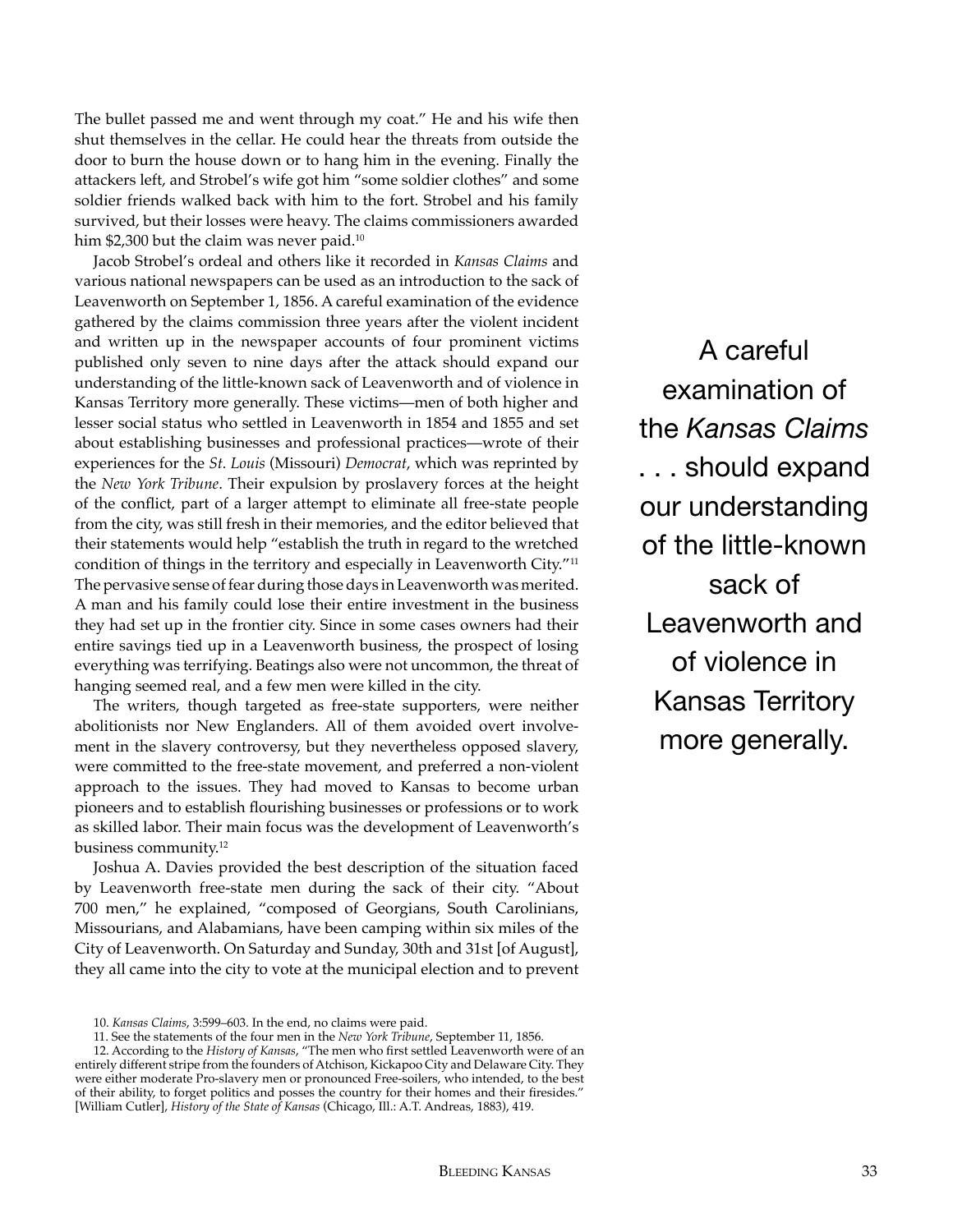## PROCLAMATION.

**Whereas information has been recieved** by me, that various Citizens of the City of Leavenworth, have recieved anonymous Communications requesting them to leave the Territory of Kansas forthwith, and whereas such conduct is con-

trary to Law and good order, and subversive of the true interests of the Law-and Order party not only of this City, but of the Territory, and where-<br>as it is the bounden duty of every Citizen, and particularly of every executive Officer, to comply strictly with the requirements of the late Proclamation of Governor Geary. Now therefore I, William E. Murphy Mayor of the City aforesaid, by virtue of the power and authority in me vested, do make known and proclaim, that I will rigidly enforce the Law against each and every violator thereof, and I hereby call upon all good, and law abiding Citizens, of this City, to frown down any secret Conspiracy against law, and to give me as their chief executive officer, that aid necessary to m the supremacy of the law.

In testimony whereof I have hereunto subscribed my name, and caused to be affixed the Seal of the City aforesaid, done at my office this [seal.] 29th day of September A. D. 1856.

WILLIAM E. MURPHY, Mayor. Leavenworth City, K.T., September the 29th, 1856.

*A few weeks after the "sack" of Leavenworth, which featured the forcible eviction of many free-state men and families, Leavenworth Mayor William E. Murphy issued this proclamation appealing for their return. The mayor promised to "rigidly enforce the Law" and appealed to all citizens "to frown down any secret Conspiracy against the law." Most likely, Murphy took this action under pressure from Governor John W. Geary, who was troubled by reports of depredations and petitions of grievance emanating from Leavenworth.*

the Free-State men from voting. There was great excitement in the city all day Saturday and Saturday night by the firing of guns, and shooting by the mob incessantly."13

In the midst of this mob action, some of the proslavery partisans guarding the town went after Dr. Samuel Norton. A practicing physician and druggist who had helped form the town site company that founded Leavenworth, Norton had great expectations for the city. He wrote that he and the other founders had a lively interest in the unparalleled growth and future prosperity of the place; they believed that the town would only develop and become highly prosperous and the real estate become "exceedingly valuable" if it was a free-state city. Norton had also concluded that Leavenworth would only develop into a place where education was valued and supported

and internal improvements were pursued if freedom prevailed. Hinting at the dangers posed by such a view, he wrote, "I expressed my preference that it should be made such, and unfortunately, perhaps, but voted for the Topeka Constitution and with the Free State party." On the other hand, he was not a radical man and had "refrained from taking any active part in politics generally, and had endeavored to pursue a strictly conservative course." He had focused on his profession and investments.

Still Dr. Norton was targeted and forced to leave Leavenworth. Fred Emory, at the head of an armed company, went to Norton's home on September 2, 1856, and "asked if I was a law and order man," a term often used to describe proslavery men who adhered to the proslavery territorial government. Norton deliberately interpreted the phrase in a more common sense way and said to Emory, "I am Sir." But Emory was not fooled. "He next inquired in case of invasion if I would take up arms in favor of the proslavery party." Norton answered that Emory "knew that I was lame . . . but that I would do anything in my power consistently to protect the town." Emory replied, "That is right; that is sufficient. You can go to bed and sleep quietly." But Norton and his family were not safe; by the next morning Emory realized he had been hoodwinked. He came with an armed body of men and "in the most preemptory manner informed me that I must leave forthwith." Norton tried to reason with Emory so that he could have time to pack up his "large stock of goods," but the armed man ordered the doctor down to the boat. Norton hastened to get his family ready to depart. He had to leave his "stock of drugs and medicines costing me over \$4,000, besides all my family library, beds and bedding, household

<sup>13.</sup> *New York Tribune*, September 11, 1856; see also Davies petition, *Kansas Claims*, 3:1663.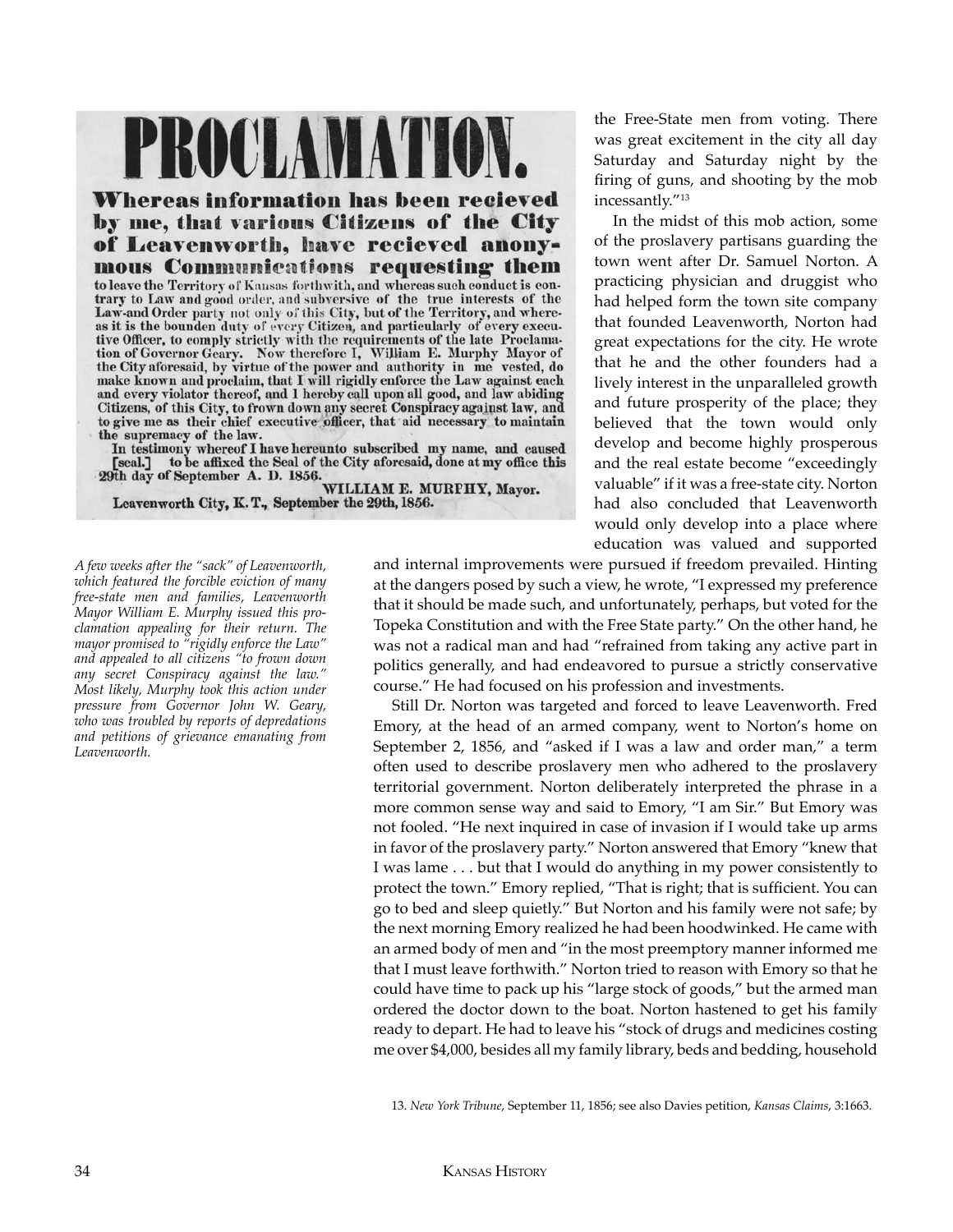furniture, etc. . . . About thirty [other] persons were driven upon the same boat in a similar manner."14

Milton E. Clark's expulsion as an assumed free-state enemy was also sudden and quick. Clark regarded himself as neutral and uninvolved in the issues that rent Kansas Territory. As he wrote for the *Democrat* shortly after being released in St. Louis, "I am formerly from the State of Ohio, but since my residence in Leavenworth I have never taken sides with either party, nor have I proclaimed my sentiments." He saw himself as a man "quietly attending my business." The local proslavery men saw him as a threat. "I was told that I could not stay in the Territory unless I would take up arms against the d—d Abolitionists, as they meant to expel every one from the Territory." In their overwrought state the proslavery men looked at any man who refused to take a public stance as a loyal proslavery man or who would not state he was willing to fight for the proslavery side as a potential threat; someone just waiting for the opportunity to rise up and join the "abolitionists" who were coming to take over the pioneer town of Leavenworth. So, two men entered Clark's store without warning on September 2 and, "acting under orders," took him prisoner and told him to leave immediately. Clark was not allowed to take away his large stock of groceries and was required to get special permission from Captain Emory just to take his trunk. When he debarked from the steamboat *Emma* in St. Louis, he wrote: "I am now in this city, nearly destitute of means." While Clark was gone from Leavenworth his business was raided by the Kansas militia, which sent drays to cart away his goods. He testified before the claims commission in 1857 that his total loss was \$1,400.15

Nelson McCracken was a "man of property and influence" in the young city of Leavenworth. He had chosen, as had many others, to leave the Old Northwest Territory for the Kansas frontier in 1855. He, like Milton Clark, came from Ohio. McCracken's move to Kansas Territory was carefully considered. He arrived soon after the territory was opened for settlement to select a desirable site for his store, warehouse, and dwelling so that he could reap the benefits of lower prices for land. When he reached Leavenworth in 1855, he "was highly pleased with the appearance of the town." He selected a good location on the levee, perfectly situated where the stock he purchased and goods he handled for others could be easily unloaded from steamboats and stored in the warehouse he built there. He then boarded a boat bound for St. Louis, where he "bought a stock of groceries" and provisions to sell in his store. Soon he became well established "in the grocery, provision, forwarding and receiving business."<sup>16</sup>

Though McCracken was a free-state man, he focused resolutely on his primary purpose—business. "I employed myself most studiously,"

He saw himself as a man "quietly attending my business." The local proslavery men saw him as a threat.

<sup>14.</sup> *New York Tribune*, September 11, 1856; see also, [Cutler], *History of Kansas*, 419–20; S. Norton, *et al*., to Governor Geary, September 9, 1856, and Leavenworth Mayor William E. Murphy to Governor Geary, October 6, 1856, in "Executive Minutes of Governor John W. Geary," *Kansas Historical Collections, 1886–1888* 4 (1890): 543, 596–97.

<sup>15.</sup> *New York Tribune*, September 11, 1856; see also "Executive Minutes of Governor John W. Geary," 543; Clark petition, *Kansas Claims*, 3:1415–21.

<sup>16.</sup> *New York Tribune*, September 11, 1856; McCracken petition, *Kansas Claims*, 3:1746–52.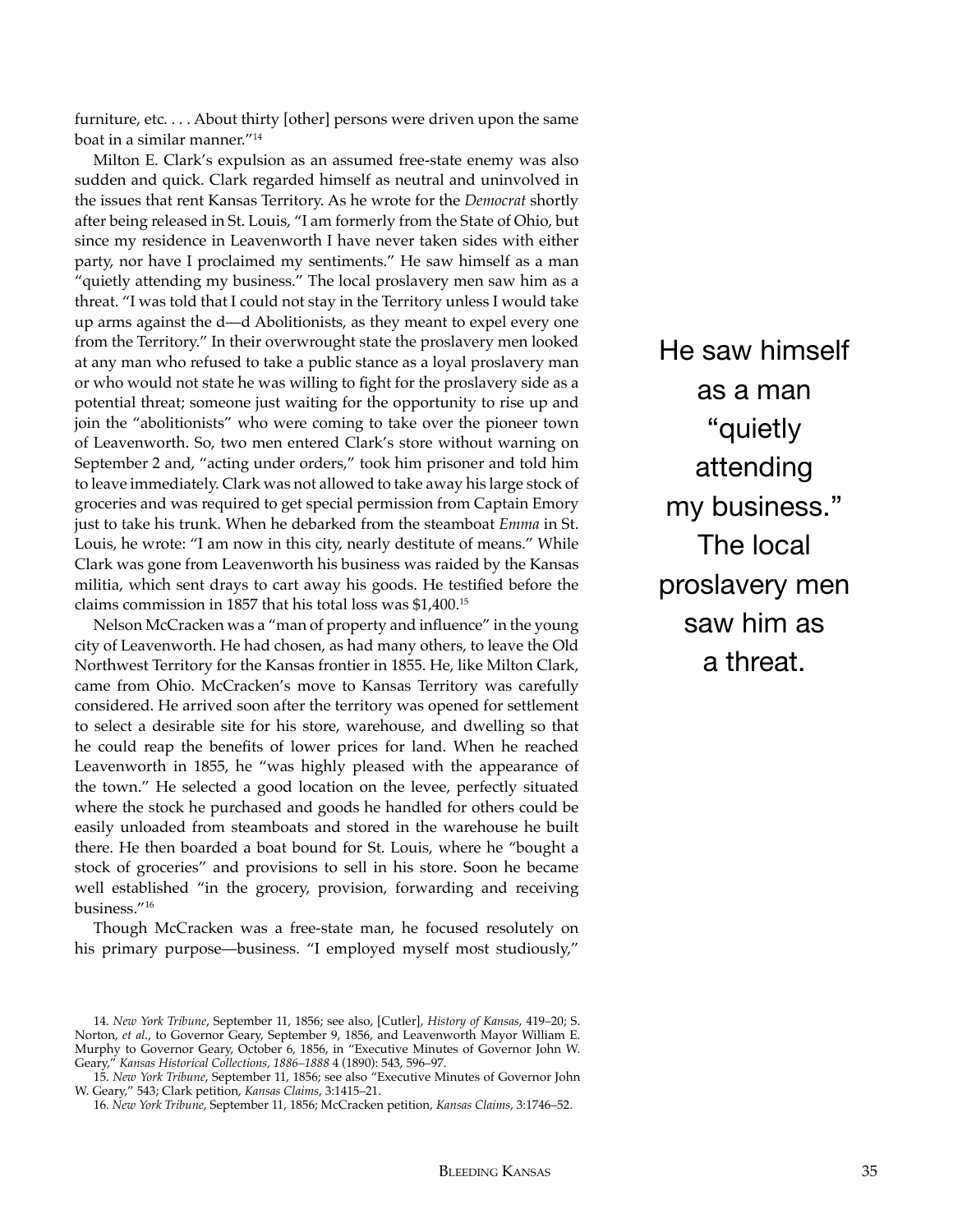To examine how violent it was in Kansas Territory we have to ask what kinds of acts were violent.

he insisted, and found quick success and status in the community. He avoided politics by endeavoring "to keep myself out of improper places, avoiding all the collections [of people] where there was any probability of getting into any discussions on the exciting questions which were the cause of numerous troubles and outrages throughout the Territory." But as these troubles became more intense in the summer of 1856 it was more difficult to avoid involvement, and he "frequently heard from numerous friends that I was denounced as an Abolitionist, a traitor and as a very bad man in the community." Still McCracken persevered and prospered. "I paid no regard to such news," he wrote, "as it originated among a class of men who were not worthy of note," and he had few problems "until about the 18th of August." He then sensed that someone might be watching him and noted "there appeared to be considerable anxiety manifested by some of the so-called Law-and-Order party of our city." When a large order of goods arrived at his establishment by steamboat, a Captain Clarkson approached and began to question him closely about the contents of his shipment. McCracken answered somewhat vaguely, and Clarkson, charged with defense of Leavenworth, wanted specifically to know if there were arms and guns bound for Lawrence. "I told him there was eight kegs," McCracken wrote, "four of rifle and four of blasting powder." Clarkson remonstrated impatiently that "it was not blasting powder, but cannon powder, and was for [James H.] Lane and his men at Lawrence, who were his enemies, and that I could not send it out." Although McCracken sought to steer a neutral course in his business dealings, he had to be cautious and could not ignore Clarkson's demands without consequence; eventually the powder was unloaded and stored in McCracken's warehouse.17 By September 1, however, tensions in Leavenworth had increased substantially, and an armed band of mounted men, commanded by Captain Emory, assembled outside McCracken's place of business to demand that he surrender the powder. McCracken was sufficiently frightened by this experience that he tried to escape with his family on a steamboat headed for Weston, Missouri, but, like many others who sought this route of escape, the McCrackens were turned back by proslavery forces upon arrival in Missouri.

Back in Leavenworth, McCracken saw that the store of George Wetherell, a free-state businessman, and two small buildings belonging to William Phillips, a well-known antislavery lawyer, had been set on fire, a very dangerous act in a wooden, highly combustible city. McCracken approached Emory on the street and asked him "what all this meant." Emory answered that "the time had come when there was to be a decided stand taken, and law and order had to reign." McCracken sought out William H. Russell, a prominent government freighter then operating out of Leavenworth and the head of the vigilantes, asking if he could stay and do business. Russell offered no compromise. Instead, he replied bitterly: "one thing [was] certain, every man that aided or assisted Lane and his men [who were expected to attack Leavenworth] or sympathized with the Free-State men of Kansas, would have to leave or suffer the consequences."

17. *New York Tribune*, September 11, 1856.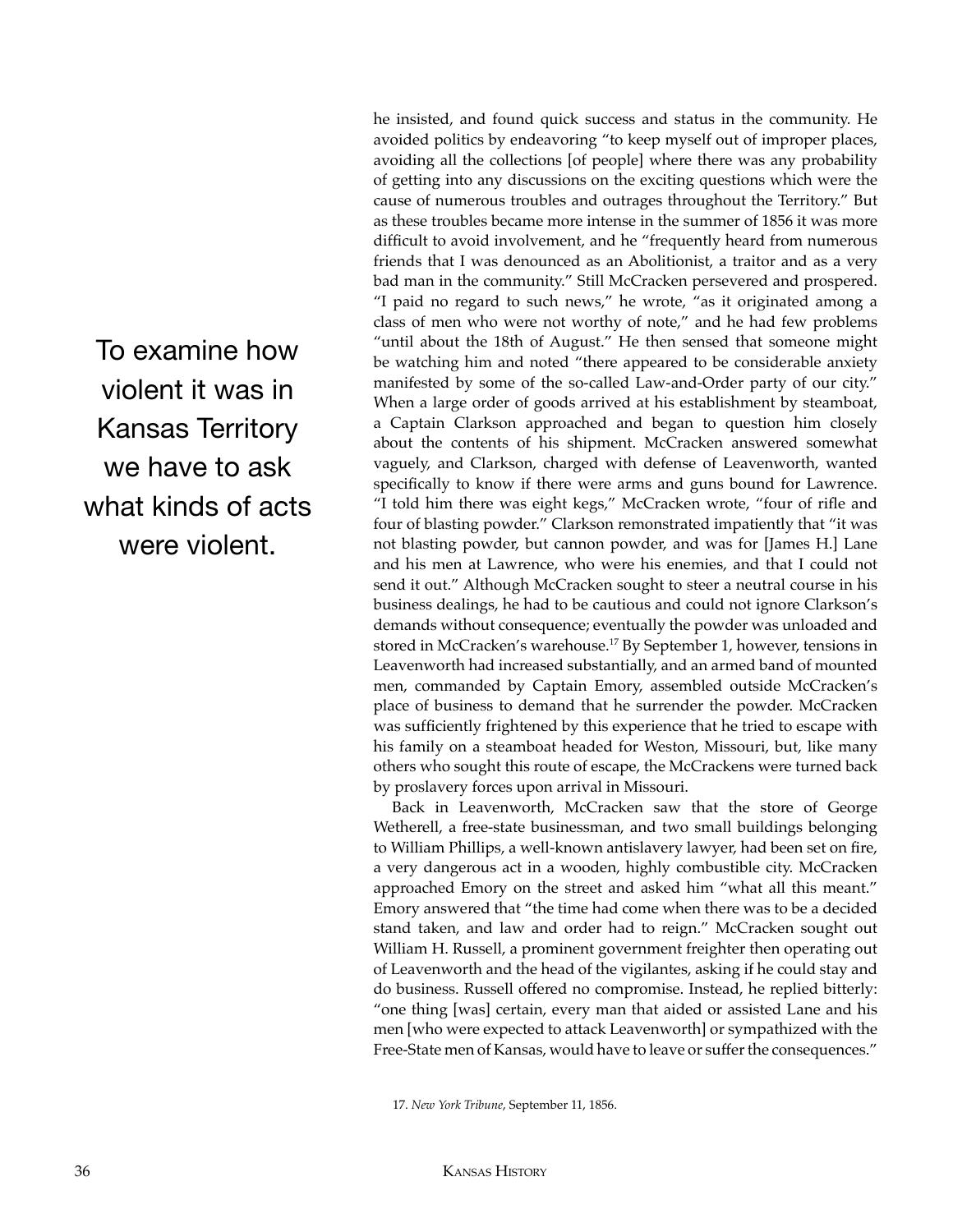McCracken took this to mean he "would have to leave or be killed." He and his family quickly boarded a steamboat for St. Louis, where he remained until it was safe to return.18

At the end of his statement for the newspaper, McCracken reflected on what was happening to him and to Kansas.



There have been armed bands . . . composed of men from Georgia, South Carolina, and Missouri, and some who were residents of the Territory, who have been parading around our town and vicinity, stealing men's horses, destroying private property and killing innocent and unoffending men. I was compelled to leave my home in Leavenworth on very short notice, having scarcely money enough to bring my family to this city. I have left some \$12,000 worth of property in goods and real estate, all left exposed to an infuriated mob. Such outrages as I have witnessed in Kansas call loudly on the citizens of the States for redress, and I hope such a state of things will not be permitted to go unpunished.<sup>19</sup>

McCracken's experience, along with that of other freestaters expelled from Leavenworth in 1856, makes clear that violence was often at the center of settlers' experiences in Bleeding Kansas. There has been a tendency to determine how violent Kansas was during this period by counting the number of killings. Certainly the count has been exaggerated, but this approach does not take into consideration the myriad kinds and levels of violence experienced by settlers in the territory.<sup>20</sup>

To examine how violent it was in Kansas Territory we have to ask what kinds of acts were violent. I suggest that we recognize actions that intimidated people so much that they were constantly in fear as a form of violence. People in the territory called it "terrorism." If men destroyed all of a person's property, whether a commercial business or farm, making it difficult if not impossible for him to make a living and feed his family, could not that be considered violence—and violence not just against the owner of the farm or business but against the family? Such an act

*A year before Leavenworth's proslavery partisans moved against their free-state neighbors, an outspoken "abolitionist" by the name of the Reverend Pardee Butler was arrested in Atchison by a group of residents who deemed "the presence of such persons highly detrimental to the safety of our slave property." According to the local* Squatter Sovereign*, "it was finally decided to place him on a raft composed of two logs firmly lashed together . . . and, having attached a flag [a portion of which is depicted above] to his primitive bark, emblazoned with mottoes indicative of our contempt for such characters, Mr. Butler was set adrift on the Missouri." When Butler made an ill-advised return visit to Atchison in April 1856, he was "stripped, tarred, and covered with cotton."*

<sup>18.</sup> *New York Tribune*, September 11, 1856; see also Rita G. Napier, "William H. Russell: Proslavery Partisan and Western Entrepreneur," in *John Brown to Bob Dole: Movers and Shakers in Kansas History*, ed. Virgil W. Dean (Lawrence: University Press of Kansas, 2006), 46–55.

<sup>19.</sup> *New York Tribune*, September 11, 1856; McCracken was "among the largest claimants," according to William Hutchinson, "Claims for Losses of Kansas Settlers During the Troubles of 1855 and 1856," *Kansas Historical Collections, 1897–1900* 6 (1900): 361; see also "Executive Minutes of Governor John W. Geary," 543; William H. Coffin, "The Settlement of Friends in Kansas," *Kansas Historical Collections, 1901–1902* 7 (1902): 338.

<sup>20.</sup> Watts, "How Bloody was Bleeding Kansas?," 116–29.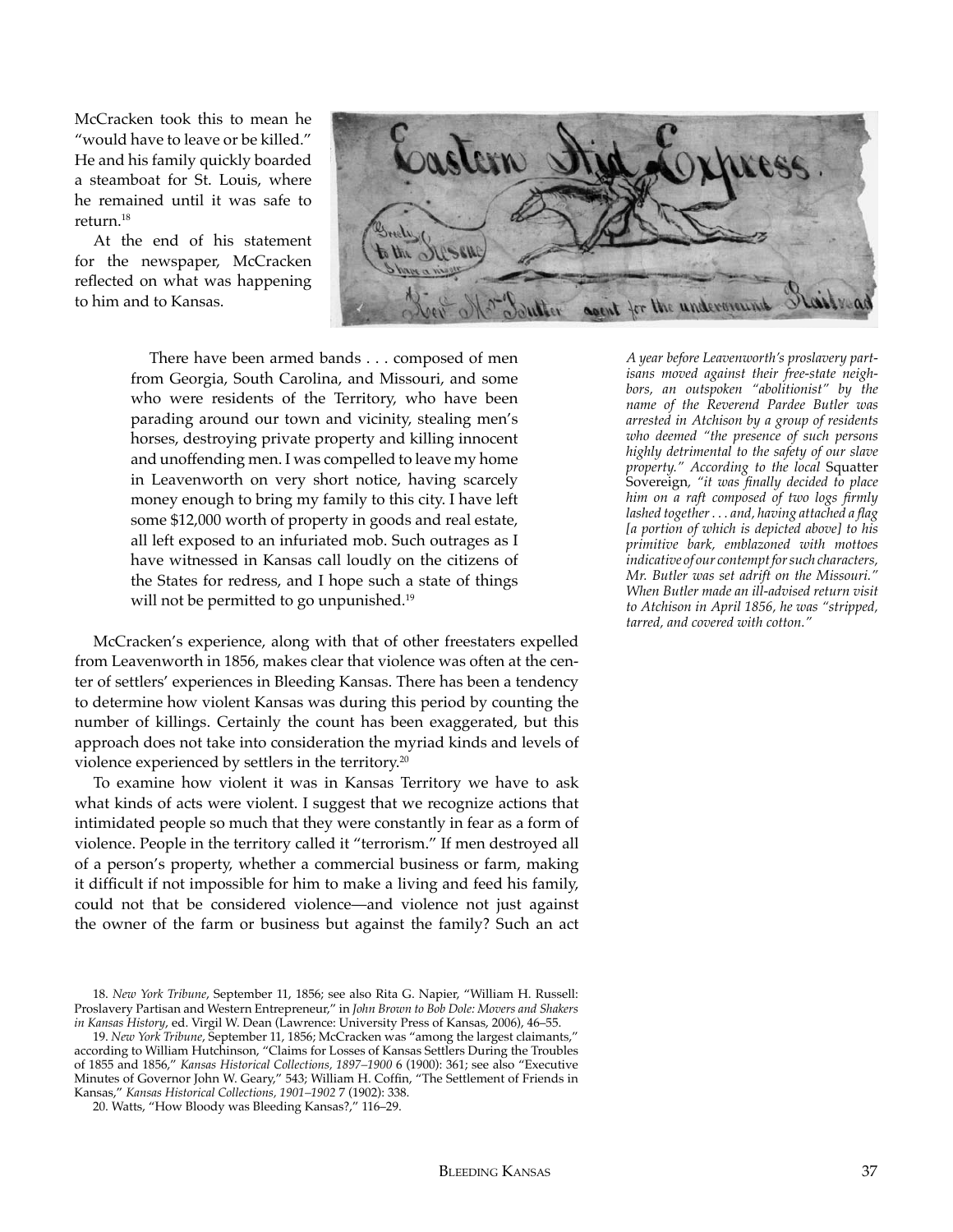In answering these new questions we must avoid, however difficult, the old assumptions about Bleeding Kansas so that a more complex and complete Kansas identity . . . can emerge.

produced real fear in women responsible for feeding their children. When men stole everything they wanted from a store and then destroyed all the other contents, should we not consider both the theft and the malicious, almost aimless destruction of the family's food and furnishings acts of violence? The same reasoning would apply to the acts of men who went to farms and took the horses, the only method of travel people had available, and killed the oxen, used to plow the garden and field, making it nearly impossible for the farm family to survive. Theft of harvested crops or garden vegetables was an attack upon a woman's ability to care for her family and could easily cause the family to become destitute. The character and extent of the violence perpetrated by proslavery partisans in the furtherance of their goal to cleanse the city of all freestaters provides a sharp snapshot of the proslavery movement in the midst of civil war.

The story of the sack of Leavenworth and the expulsion of its freestate settlers also brings into focus the character of the free-state men of Leavenworth. Bleeding Kansas was much more complex and in some ways very different than Sara and Charles Robinson's stories conveyed. Leavenworth's antislavery citizens favored a state free of slavery and opposed the proslavery partisans even when their lives were threatened, their families endangered, and their livelihoods put at risk. To incorporate their stories into the larger narrative of Bleeding Kansas, to understand the event in all its complexity, we need to determine if there are other cases like theirs in Kansas. Studying the seventy-seven claims cases in Leavenworth will clarify the events of conflict in Leavenworth in 1856. It may also allow us to answer some other crucial questions.

For example, what was the relationship between free-state Leavenworth and free-state Lawrence? Why did the men of Lawrence not go to the aid of the Leavenworth men being robbed, attacked, driven away and, in some cases, killed? Were there any connections between the two groups at all? Were there other free-state groups we have not examined? Did they share the same definitions of liberty and freedom? Were their views of how to resolve the conflict compatible? What other crucial issues might have separated them?

We must examine the proslavery role more carefully as well. Clearly the proslavery goal in September 1856 was to cleanse the city of all those who did not support the expansion of slavery into Kansas. Why did the more levelheaded leaders such as William H. Russell, the co-owner of the largest government freighting business in the West and the leader of the vigilantes, not exert more control over the proslavery mobs? Was there no one to stop the more violent attacks or did no one care anymore?

These are just a few of the questions that might allow us to get a clearer understanding of why Leavenworth was sacked and how that action fits into the larger story of Bleeding Kansas. Local people called it a reign of te clearer understanding of why Leavenworth was sacked and how that action fits into the larger story of Bleeding Kansas. Local people called it a reign of terror in Leavenworth, perpetuated by terrorist groups of local proslavery men, Missourians, and other men from Southern states who were recruited to help "protect" the city and drive out freestaters. Murders were not prevalent, but those that did occur caused residents to believe mob threats and encouraged people to leave as